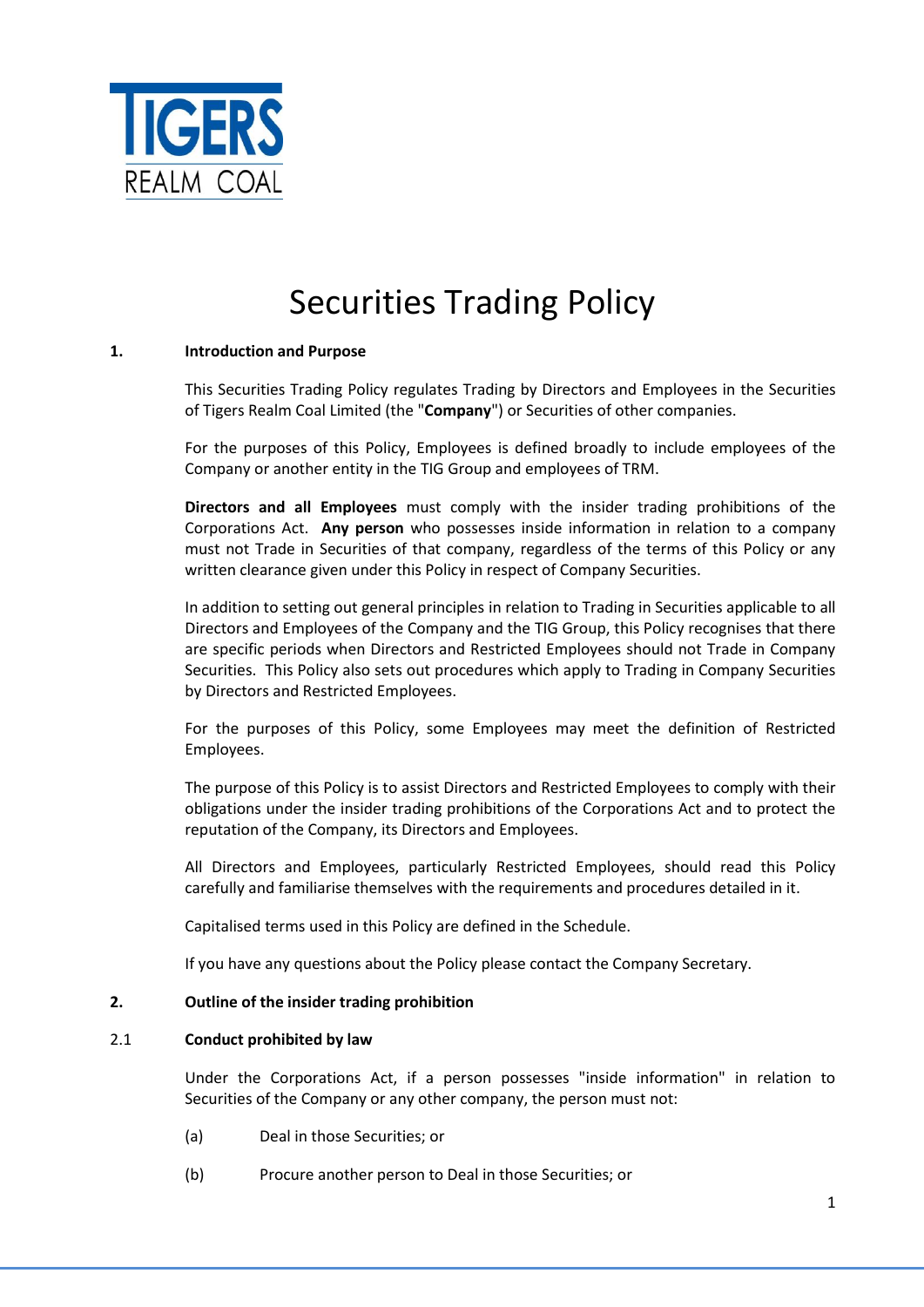(c) directly or indirectly communicate the information, or cause the information to be communicated, to another person if the person knows, or ought reasonably to know, that the other person would, or would be likely to, Deal in those Securities in any way or Procure a third person to Deal in those Securities.

Importantly, given the broad definition of "Procure", a person who Deals in Securities through a trust or company while in possession of inside information may contravene the insider trading prohibitions and this Policy.

## 2.2 **When a person possesses inside information**

A person possesses inside information in relation to Securities of the Company or another company where:

- (a) the person possesses information that is not generally available and, if the information were generally available, a reasonable person would expect it to have a material effect on the price or value of the Securities; and
- (b) the person knows, or ought reasonably to know, that the information is not generally available and, if it were generally available, a reasonable person would expect it to have a material effect on the price or value of the Securities.

Directors and Employees must assume that information is generally available only if it has been announced to ASX.

A reasonable person would be taken to expect information to have a material effect on the price or value of Securities if the information would, or would be likely to, influence persons who commonly acquire Securities in deciding whether or not to acquire or dispose of the Securities.

## 2.3 **A person does not need to be an "insider"**

A person can possess inside information in respect of a company, even if they are not associated in any way with that company. It is irrelevant how the inside information was obtained.

## 2.4 **Penalties**

A person who Trades in Securities while they possess inside information or communicates that information in the circumstances described in paragraph 2.1(b) above may be liable for both significant civil and criminal penalties.

In addition, a breach of this Policy may lead to disciplinary action by the Company, including termination of employment with the Company.

## **3. Examples of inside information**

The following items are examples of information which may be inside information in relation to the Company:

- (a) a change in financial forecasts or expectations;
- (b) a proposed dividend;
- (c) changes in the Board or senior executives;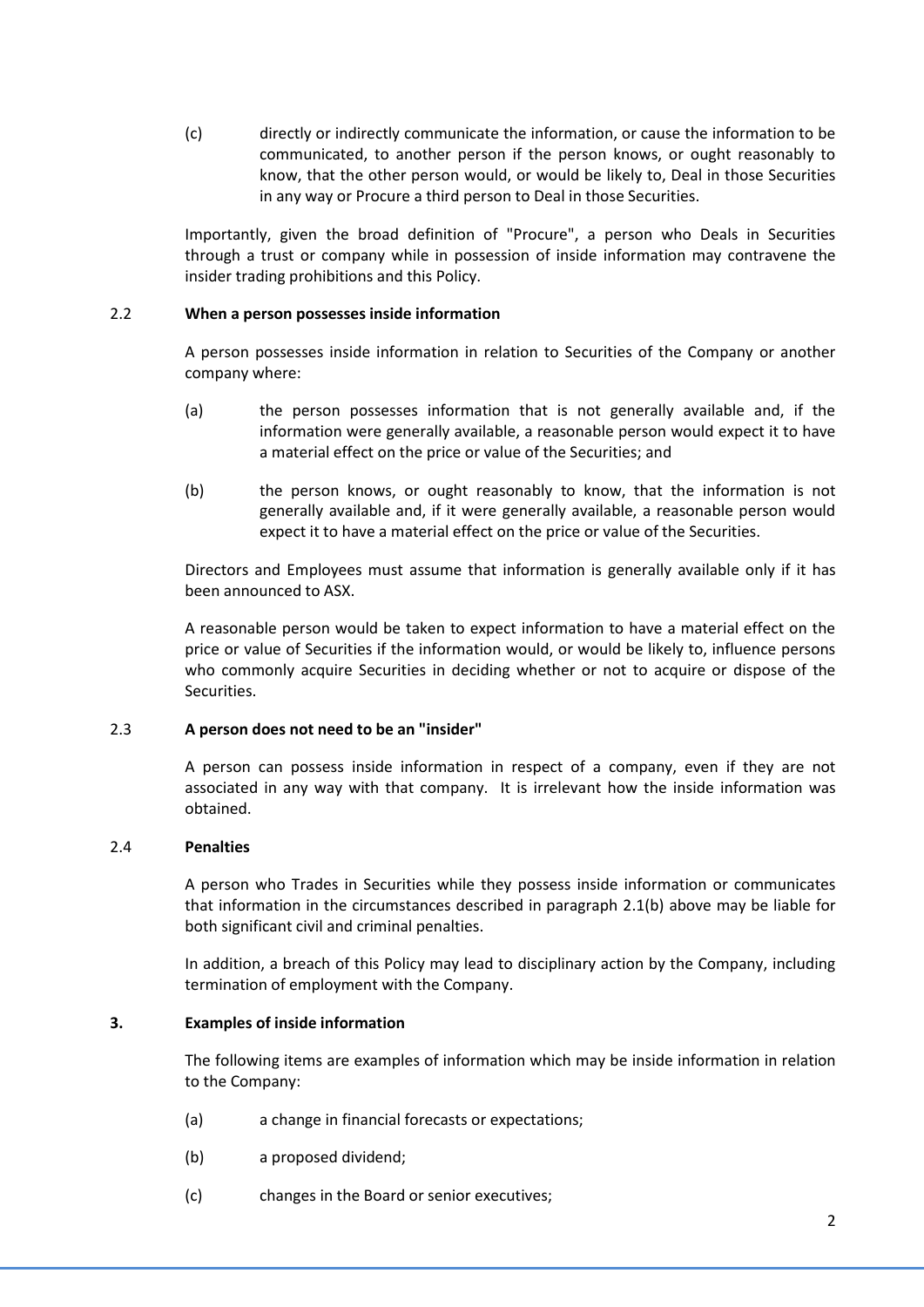- (d) pending ASX announcements;
- (e) proposed changes in capital structure, including issues of securities, rights issues, the redemption of Securities and capital reconstructions;
- (f) giving or receiving a notice of intention to make a takeover offer;
- (g) debt facilities and borrowings;
- (h) mergers, demergers, acquisitions and divestments;
- (i) significant changes in operations, strategy or proposed changes in the general character or nature of the business of the Company or its subsidiaries;
- (i) liquidity and cash flow information;
- (k) major or material purchases or sales of assets;
- (l) significant new contracts;
- (m) the likely discovery of a major ore body;
- (n) an entity proposing to buy, or a securityholder proposing to sell, a substantial number of Company Securities;
- (o) industry issues that may have a material impact on the Company;
- (p) significant litigation involving the Company;
- (q) allegations of any breach of the law or other regulatory requirements by the Company; and
- (r) decisions on significant issues affecting the Company by regulatory bodies in Australia or other relevant jurisdictions (such as the Australian Securities and Investments Commission or the Australian Competition and Consumer Commission).

This is not an exhaustive list.

## **4. Restrictions on Trading - All Directors and all Employees**

## 4.1 **General principles**

Directors and Employees must comply with the following general principles in relation to Trading in Securities:

- (a) Directors and Employees must comply with the insider trading provisions of the Corporations Act at all times and must not Trade in Securities whilst in possession of inside information in respect of those in Securities.
- (b) Directors and Employees must not derive personal advantage from information which is not generally available and which has been obtained by reason of their connection with the Company.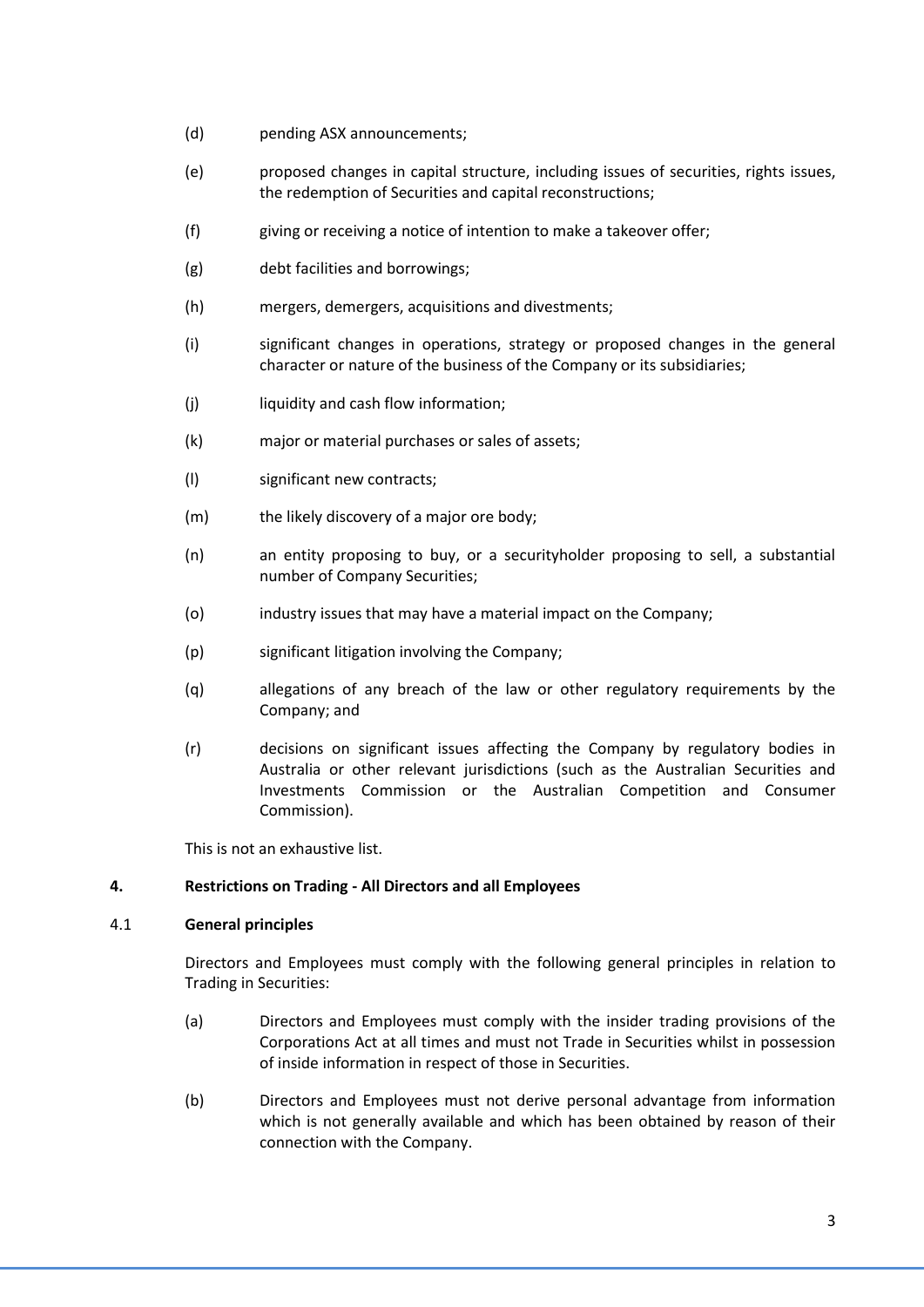## 4.2 **Short term Trading - All Directors and Employees**

Directors and Employees must not engage in short term Trading of Company Securities.

In general, the acquisition of Securities with a view to resale within a 12 month period and the sale of Securities with a view to repurchase within a 12 month period would be considered to be transactions of a short term nature. However, the sale of shares in the Company immediately after they have been acquired through the conversion of a Security (e.g. exercise of an option) will not be regarded as short term Trading.

## 4.3 **Securities of other companies**

Directors and Employees must not Trade in Securities of another company whilst in possession of inside information in respect of that company.

## **5. Restrictions on Trading - Directors and Restricted Employees**

## 5.1 **No Trading in Company Securities during Prohibited Periods**

Directors and Restricted Employees must not Trade in Company Securities during the following Prohibited Periods:

- (a) 31 days immediately before the release of the full year results until the day after the announcement of the Company's full year results to the ASX;
- (b) 31 days immediately before the release of the half yearly results until the day after the announcement of the Company's half yearly results to the ASX;
- (c) 14 days immediately before the release of each quarterly report until the day after such release to the ASX; and
- (d) any additional periods imposed by the Board from time to time.

However, even if a Prohibited Period is not operating, Directors and Restricted Employees must not Trade in Company Securities at that time if they are in possession of inside information**.**

# <span id="page-3-0"></span>5.2 **Prior written clearance for Trading**

Directors and Restricted Employees must seek prior written clearance before undertaking **any** Trading in Company Securities.

This requirement applies to all Trading outside of a Prohibited Period and any Trading during a Prohibited Period which is subject to an exception in section [7](#page-5-0) of this Policy. (The procedures for seeking prior written clearance to Trade during a Prohibited Period as a consequence of Exceptional Circumstances are set out in section [6.2.](#page-5-1))

In order to seek clearance to Trade, Directors and Restricted Employees must submit a written request to the Designated Officer. The Designated Officer may request such information as considered appropriate in the circumstances. Directors and Restricted Employees should be aware that the Designated Officer may refuse to provide clearance to Trade and is not required to give reasons for its decision should it refuse to provide clearance.

Directors and Restricted Employees may only engage in the proposed Trading if prior written clearance is given by the Designated Officer. Any clearance for the Trading will be valid for 14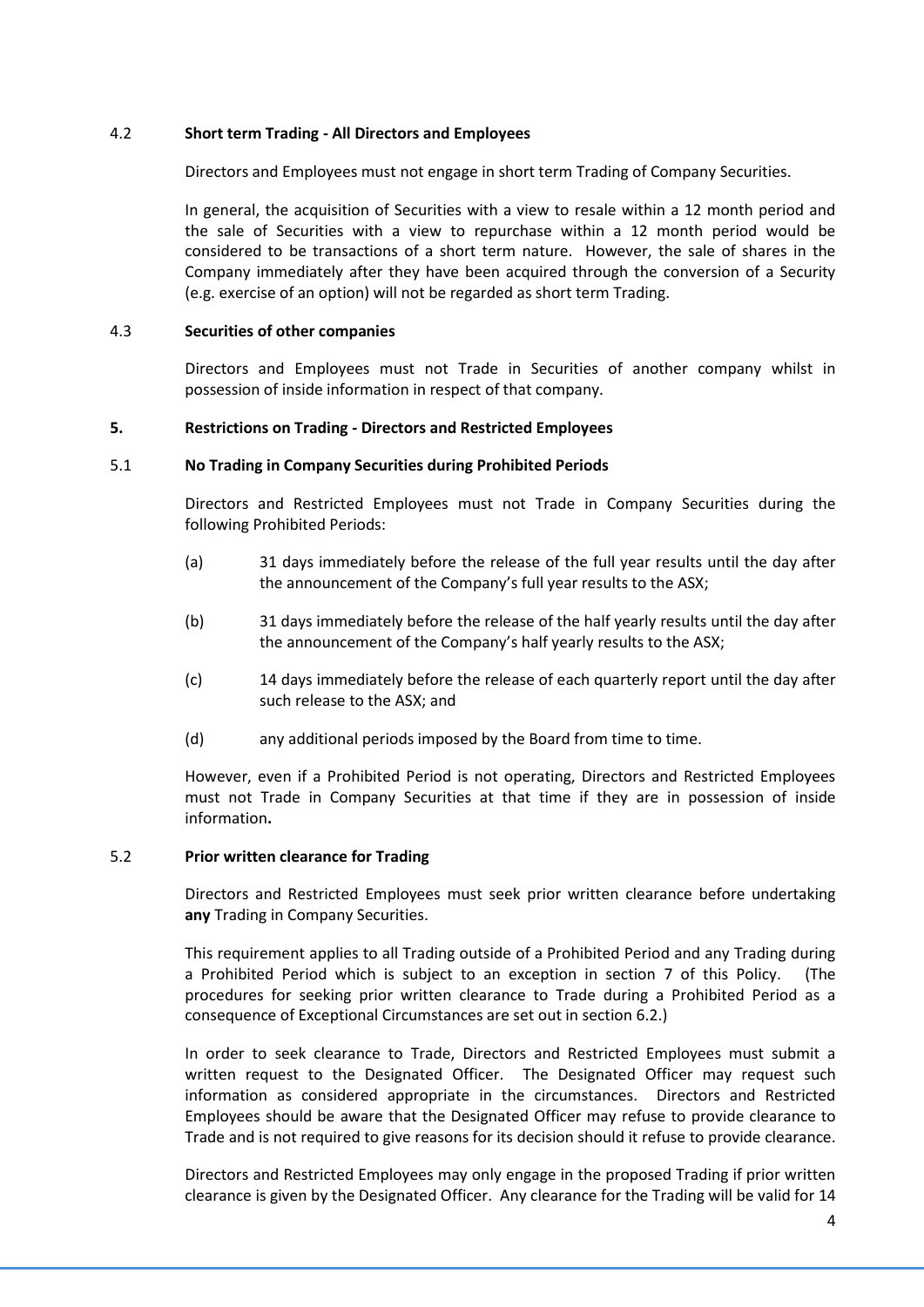days from the date it is given. A clearance to Trade may be withdrawn if new information comes to light or if there is a change in circumstances following clearance being granted.

The Company's decision to refuse approval is final and binding on the person seeking the approval and if approval to Trade is refused, the person seeking the approval must keep that information confidential and not disclose it to anyone.

#### <span id="page-4-0"></span>5.3 **Subsequent notification of all Trading**

Directors and Restricted Employees must provide the Company Secretary with subsequent written notification of **all** Trading in Company Securities within two business days, regardless of whether prior written clearance has been given for that Trading.

Directors must provide sufficient details of all Trading to enable the Company to file a notice in accordance with the ASX Listing Rules within 5 business days of the Trade. The Company will also be obliged to notify ASX whether the Trading by a Director occurred during a Closed Period where prior written clearance was required and, if so, whether prior written clearance was provided.

#### <span id="page-4-1"></span>5.4 **Margin loans and other security arrangements**

Directors and Restricted Employees who are deemed by the Board to hold a significant number of Securities must obtain prior written clearance for any proposed Dealing in Company's Securities in connection with a margin loan or other security arrangement by completing the Margin Loan Form in Schedule 2 and returning it to the Company Secretary.

For the purposes of this section 5.4, a proposed dealing includes entering, terminating, assigning or novating any margin loan or other security arrangement or using as security or otherwise granting a charge over, lien or other encumbrance over the Company's securities.

The Board, at its discretion, can make any clearance granted pursuant to this section 5.4 conditional upon such terms and conditions as the Board sees fit (for example, in regards to the circumstances in which the Company Securities may be sold to satisfy a margin call). The Board may, in its absolute discretion disclose to ASX the key terms of any approved margin lending arrangement.

#### 5.5 **Hedging and Derivatives**

Directors and Restricted Employees must not use, or allow to be used, any Derivatives or other products which operate to limit the economic risk of unvested Company Securities.

#### <span id="page-4-2"></span>**6. Exceptional Circumstances**

#### 6.1 **Trading may be permitted in Exceptional Circumstances**

A Director or Restricted Employee who is not in possession of inside information in relation to the Company may Trade in Company Securities during a Prohibited Period if:

- (a) the Designated Officer determines that an Exceptional Circumstance applies to the Director or Restricted Employee; and
- (b) prior written clearance is granted by the Designated Officer in accordance with this Policy to permit the Director or Restricted Employee to Trade in Company Securities during the Prohibited Period.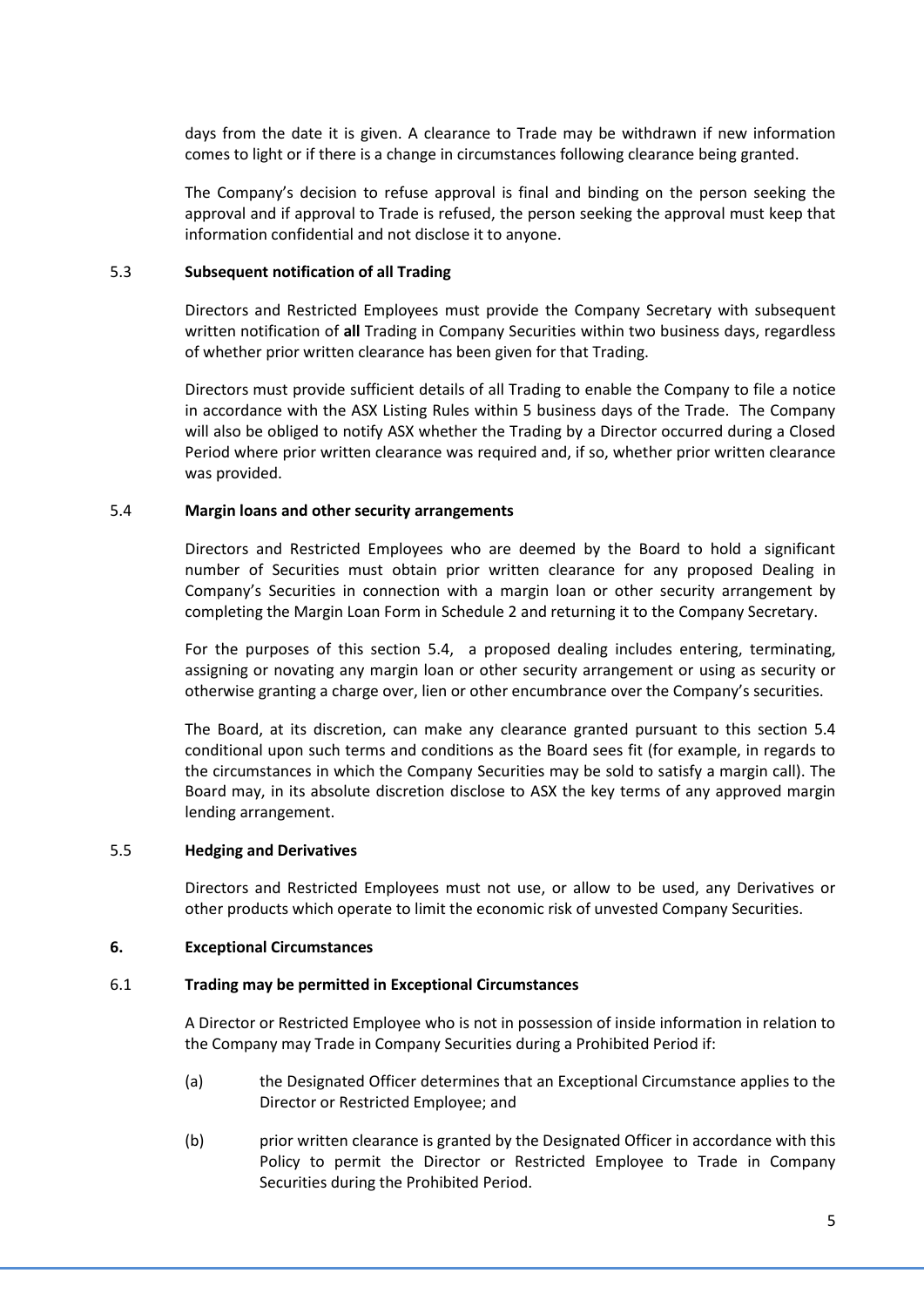A Director or Restricted Employee seeking clearance to Trade during a Prohibited Period must satisfy the Designated Officer that Exceptional Circumstances exist and that the proposal to Trade in Company Securities during a Prohibited Period is the only reasonable course of action available. Directors and Restricted Employees must apply for clearance in accordance with paragraph [6.2](#page-5-1) below.

However, even if prior written clearance is given, Directors and Restricted Employees must not Trade in Company Securities if the person is in possession of any inside information.

## <span id="page-5-1"></span>6.2 **Prior written clearance**

In order to seek prior written clearance to Trade during a Prohibited Period due to Exceptional Circumstances, Directors and Restricted Employees must submit a written request to the Designated Officer. The Designated Officer may request such information as considered appropriate in the circumstances.

The Designated Officer's discretion will be exercised with caution. Directors and Restricted Employees should be aware that the Designated Officer may refuse to provide the clearance to Trade, even if Exceptional Circumstances exist. The Designated Officer is not required to give reasons for its decision should it refuse to provide clearance.

Directors and Restricted Employees may only engage in the proposed Trading if written clearance is given. Any prior written clearance given for Exceptional Circumstances trading will be valid for 7 days from the date it is given. A clearance to Trade may be withdrawn if new information comes to light or if there is a change in circumstances following clearance being granted.

The Company's decision to refuse approval is final and binding on the person seeking the approval and if approval to Trade is refused, the person seeking the approval must keep that information confidential and not disclose it to anyone.

## <span id="page-5-0"></span>**7. Dealing which may occur during a Prohibited Period**

During a Prohibited Period, Directors and Restricted Employees may Trade in Company Securities in the circumstances described below**, provided that the Director or Restricted Employee is not in possession of any inside information.**

Please note that the Policy requirements with respect to prior written clearance and subsequent notification continue to apply to Trading under one of these exceptions. See paragraphs [5.2,](#page-3-0) [5.3](#page-4-0) and [5.4](#page-4-1) (as applicable).

- (**Transfers into a superannuation fund**) Transfers of Company Securities already held into a superannuation fund or other saving scheme in which the Director or Restricted Employee is a beneficiary.
- (**Investment in fund etc**) An investment in, or Trading in units of, a fund or other scheme (other than a scheme only investing in Company Securities) where the assets of the fund or other scheme are invested at the discretion of a third party.
- (**Director or Restricted Employee acting as trustee**) Where the Director or Restricted Employee is a trustee or a director of a corporate trustee, Trading in Company Securities by that trust provided the Director or Restricted Employee is not a beneficiary of the trust and any decision to Trade during a Prohibited Period is taken by the other trustees or directors or by the investment managers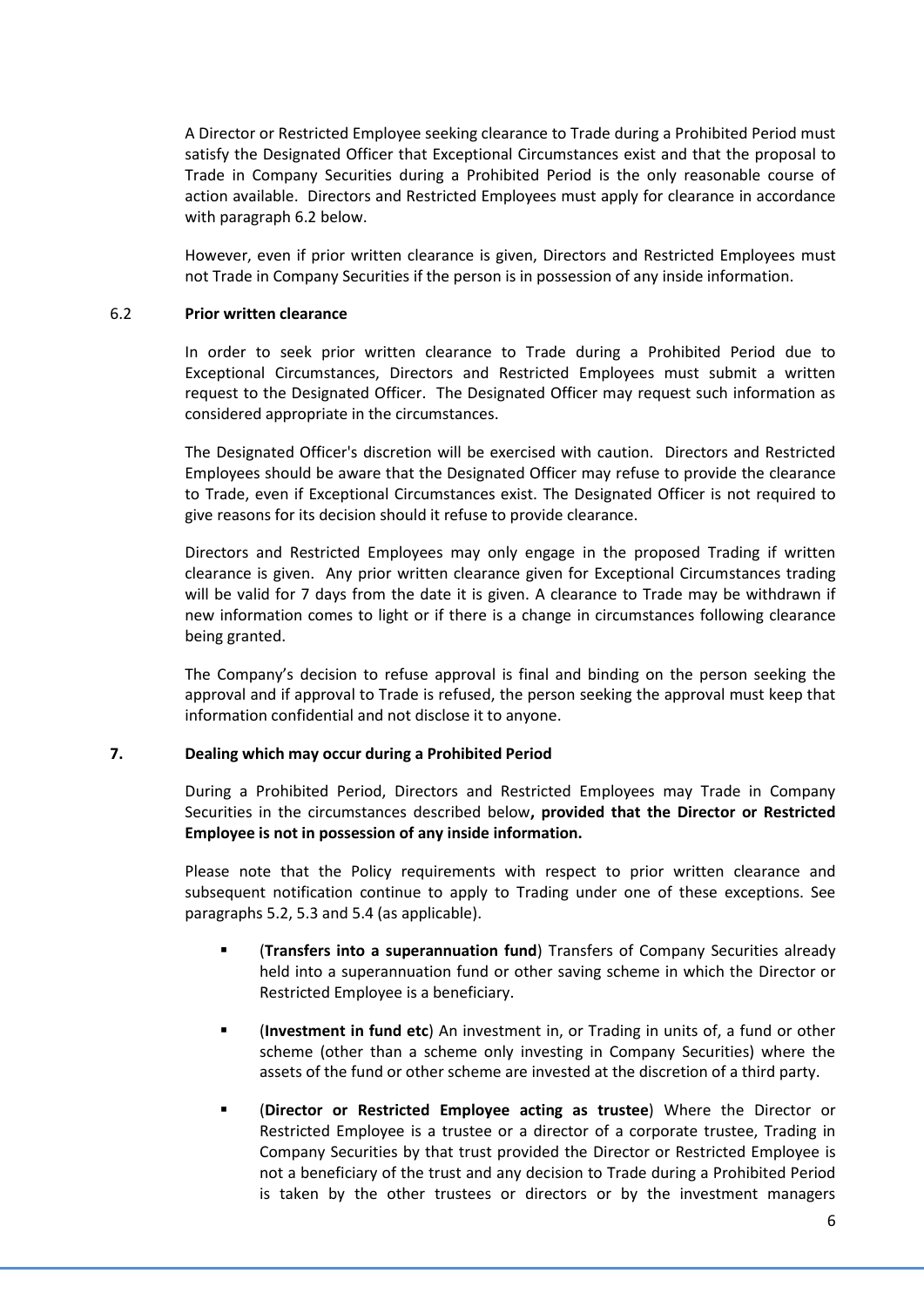independently of the Director or Restricted Employee.

- (**Accepting a takeover offer**) Undertakings to accept, or the acceptance of, a takeover offer, or participation in a scheme of arrangement.
- (**Rights issue, security purchase plan, distribution reinvestment plan etc**) Trading under an offer or invitation made to all or most of the Company's security holders, such as a rights issue, a security purchase plan, a dividend or distribution reinvestment plan and an equal access buy-back, where the plan that determines the timing and structure of the offer has been approved by the Board, (This extends to decisions relating to whether or not to take up the entitlements and the sale of entitlements required to provide for the take up of the balance of entitlements under a renounceable pro rata issue).
- (**Exercise of options or rights, or conversion of convertible security**) The exercise (but not the sale of Securities following exercise) of an option or a right under an employee incentive scheme, or the conversion of a convertible security, where the final date for the exercise of the option or right, or the conversion of the security, falls during a Prohibited Period and the Company has been in an exceptionally long Prohibited Period or the entity has had a number of consecutive Prohibited Periods and the Director or Restricted Employee could not reasonably have been expected to exercise it at a time when free to do so. (**Exercise of rights by secured lender**) Disposal of Company Securities resulting from a secured lender exercising their rights, including under a margin loan arrangement.
- **(Acquisition under employee incentive scheme)** An acquisition of securities under an employee incentive scheme.

## **8. Monitoring**

To assist the Company monitor compliance with this Policy, Directors and Restricted Employees are required to keep a register of their Trading in Company Securities and to make a copy of that register available to the Company on request.

## **9. Changes to Policy**

If any material changes are made to this Policy, the Company will give the amended Policy to ASX for release to the market within 5 business days of the material change taking effect.

Amendments to the Policy which are likely to constitute a material change include:

- (a) changes to the Closed Periods;
- (b) changes with respect to Trading in Company Securities which is not subject to a Prohibited Period (as set out in paragrap[h 7](#page-5-0) of this Policy); and
- (c) changes with respect to the Exceptional Circumstances in which Directors and Restricted Employees may be permitted to Trade during a Prohibited Period (as set out in paragraph [6](#page-4-2) of this Policy).

## **10. Annual Board review**

The Board will review this Policy annually.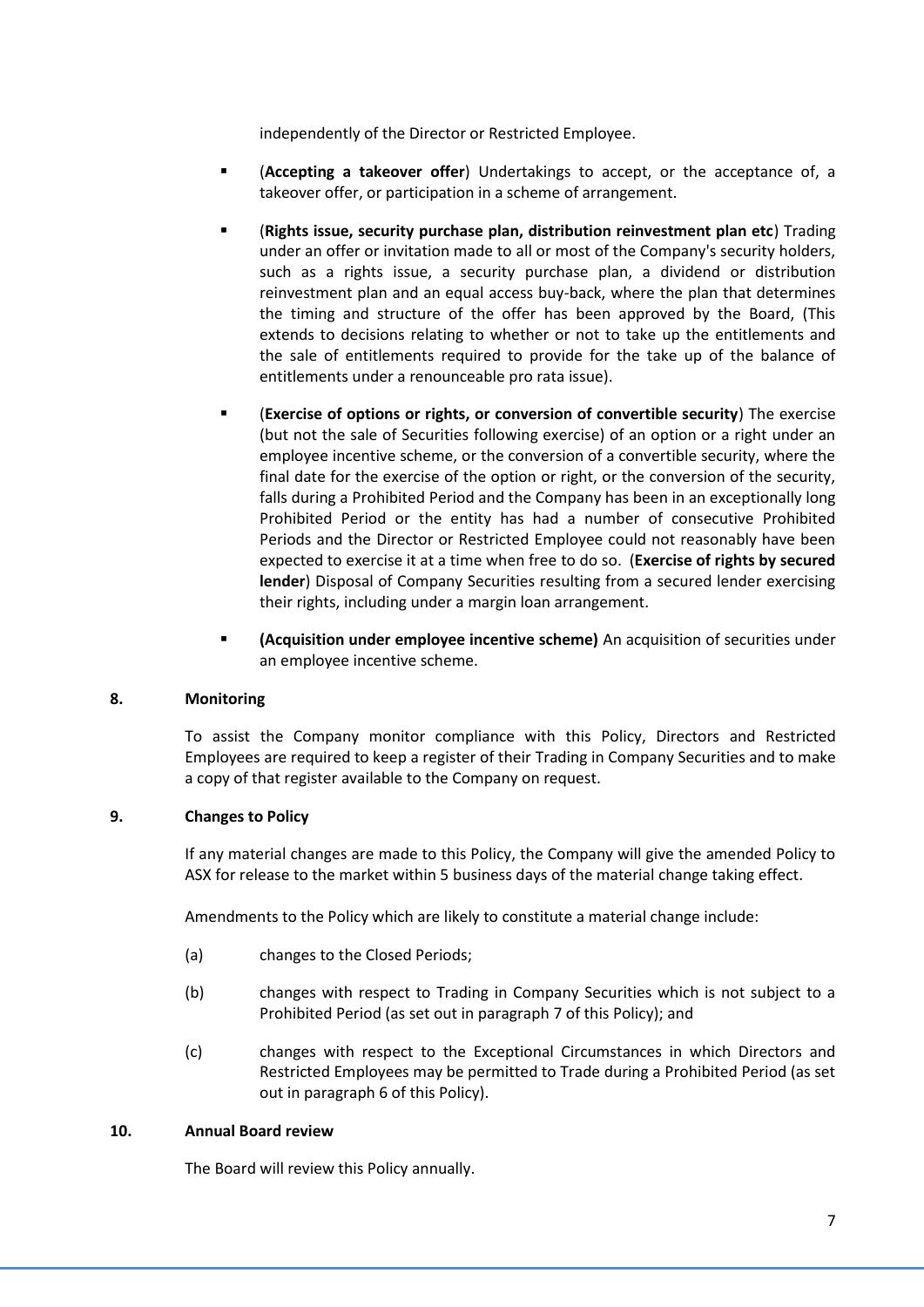The Company Secretary will communicate any amendments to Employees as appropriate.

This Policy was revised and approved by the Board on 10<sup>th</sup> of September 2015.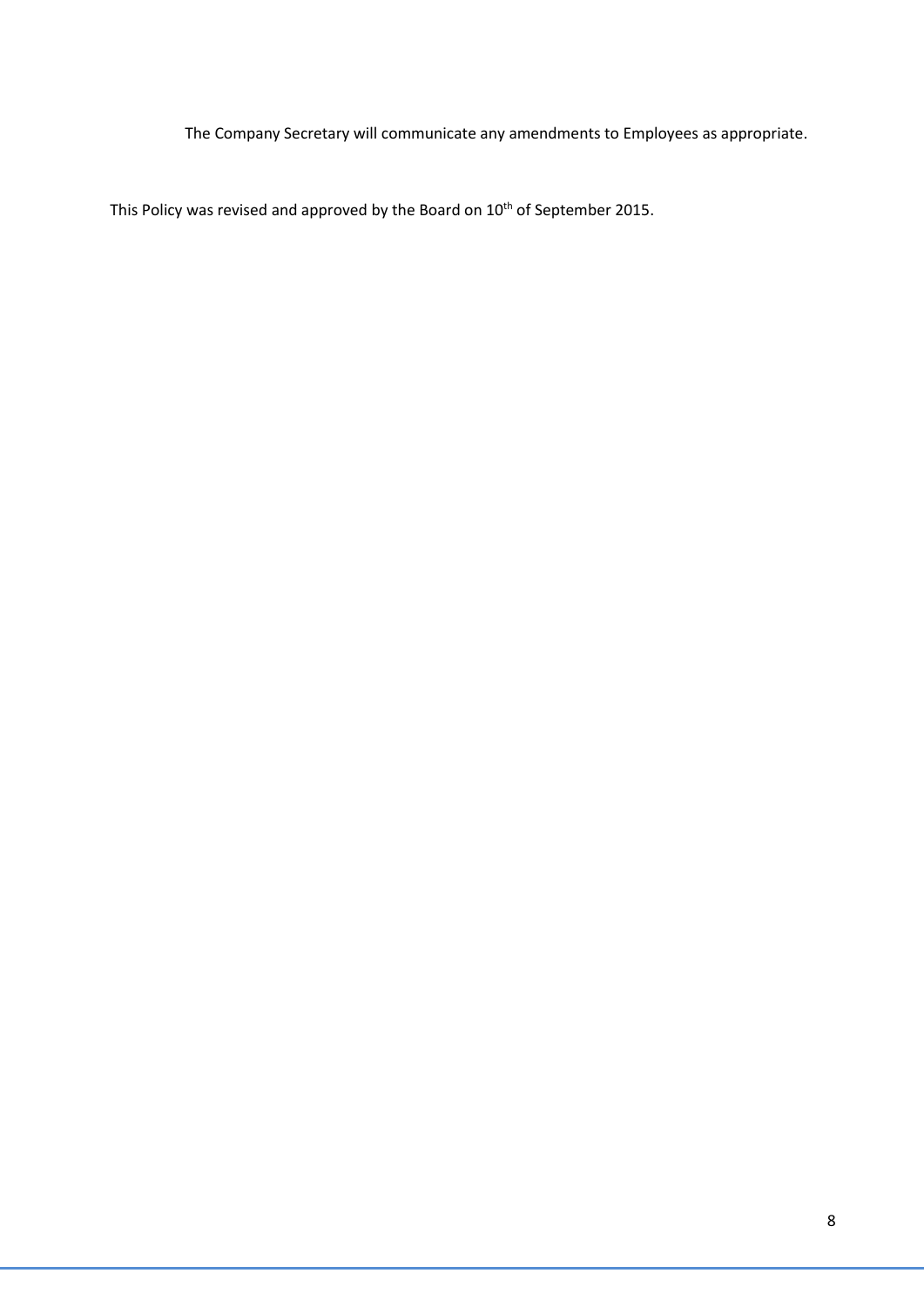## **Schedule 1 - Definitions**

For the purposes of this Policy:

- (a) "**Board**" means the board of directors of the Company;
- (b) "**Chairman**" means the chairman of the Board from time to time;
- (c) "**Closed Period**" means the periods set out in paragraphs 5.1(a), 5.1(b) and 5.1(c);
- (d) **"Company"** means Tigers Realm Coal;
- (e) "**Company Securities**" means Securities issued by the Company;
- (f) "**Corporations Act**" means the Corporations Act 2001 (Cth);
- (g) to "**Deal**" in Securities means to apply for, acquire or dispose of Securities, or enter into an agreement to do any of those things, and "**Dealing**" has a corresponding meaning;
- (h) "**Derivative**" has the meaning in section 761D of the Corporations Act and includes options, forward contracts, futures, warrants, swaps, caps and collars;
- (i) "**Designated Officer**" means:
	- (i) in respect of a Director, the Chairman;
	- (ii) in respect of the Chairman, the Board;
	- (iii) in respect of a Restricted Employee, the Company Secretary; and
	- (iv) in respect of the Company Secretary, the CEO;

or such other person appointed by the Board as a Designated Officer for the purposes of this Policy;

- (j) "**Directors**" means directors of any company in the TIG Group;
- (k) "**Employees**" means employees of the Company or any entity in the TIG Group and employees of TRM;
- (l) "**Exceptional Circumstances**" means, in relation to a Director or Restricted Employee:
	- (i) (**Severe financial hardship**): a pressing financial commitment that can only be satisfied by selling the relevant Company Securities.

A tax liability of such a person would not normally constitute severe financial hardship unless the person has no other means of satisfying the liability. A tax liability relating to Securities received under an employee incentive scheme would also not normally constitute severe financial hardship or otherwise be considered an exceptional circumstance for the purpose of obtaining proper written clearance to sell or otherwise dispose of Securities during a Prohibited Period;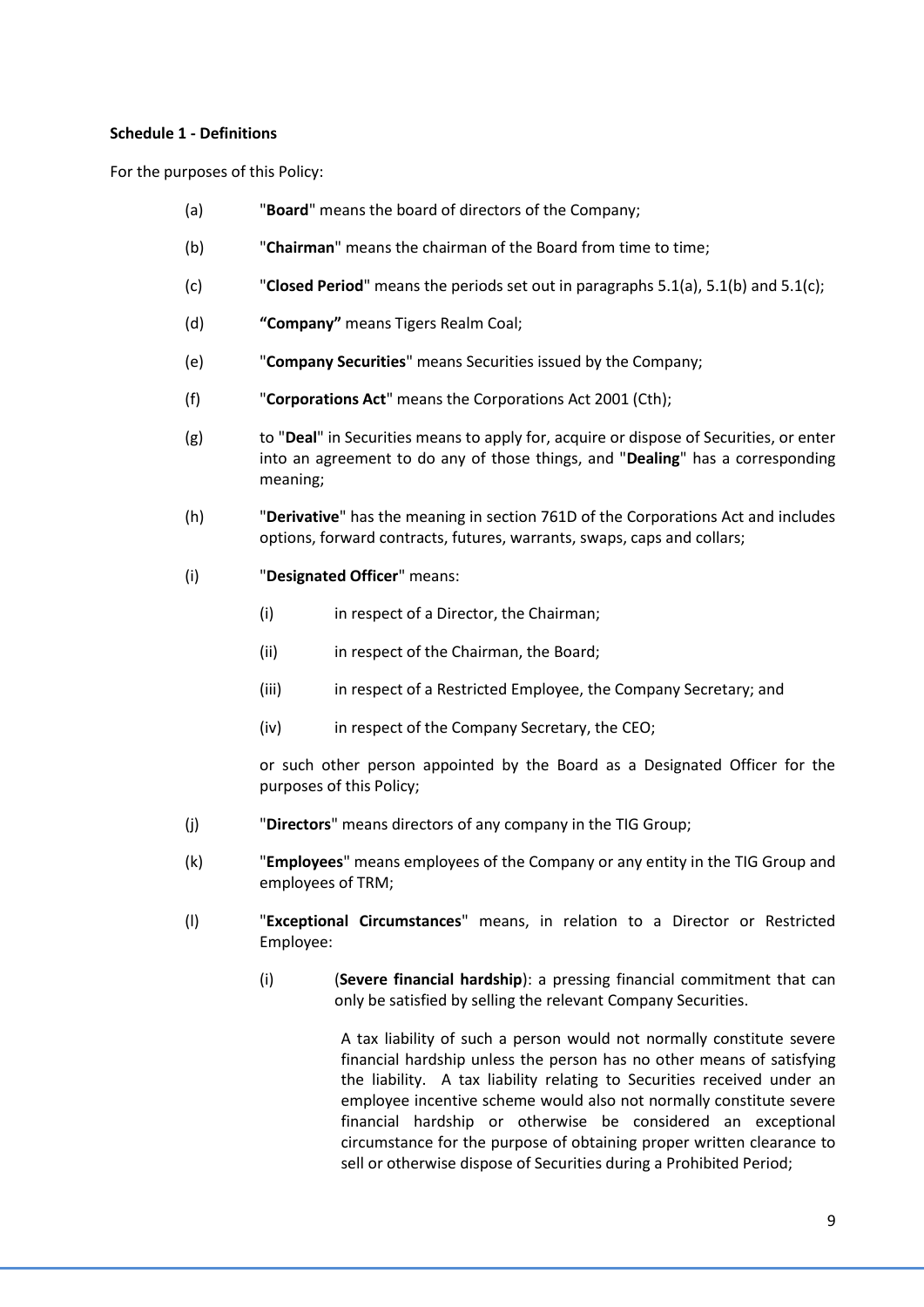- (ii) (**Court order**): a requirement to Trade in Company Securities as a result of:
	- A. a court order;
	- B. court enforceable undertakings (e.g. as part of a bona fide family settlement); or
	- C. some other overriding legal or regulatory requirement; or
- (iii) (**Other circumstances**): any other circumstances considered exceptional by the Designated Officer;
- (m) **"KMP"** means key management personnel within the meaning of Accounting Standard AASB 124 Related Party Disclosure
- (n) to "**Procure**" another person to Deal in Securities includes inciting, inducing or encouraging a person to Deal or not Deal in Securities;
- (o) "**Prohibited Period**" means the periods set out in paragraphs 5.1(a), 5.1(b), 5.1(c) and 5.1(d);
- (p) "**Restricted Employees**" means:
	- (i) the Chief Executive Officer;
	- (ii) the Chief Operating Officer;
	- (iii) Chief Financial Officer;
	- (iv) the Company Secretary;
	- (v) the General Counsel;
	- (vi) direct reports to the above positions;
	- (vii) Employees nominated by the Board as Restricted Employees (and who are notified accordingly); and
	- (viii) any other KMP not referred to in paragraphs (i) to (vii) above.

whether employed by the Company or TRM or a member of the TIG Group;

- (q) "**Securities**" includes shares, options, rights, debentures (including convertible notes), interests in a managed investment scheme, Derivatives and other financial products covered by section 1042A of the Corporations Act;
- (r) "**Trade**" means to Deal in Securities or Procure another person to Deal in Securities, and "**Trading**" has a corresponding meaning;
- (s) "**TIG Group**" means the Company and each of its subsidiaries; and
- (t) "**TRM**" means Tigers Realm Minerals Pty Ltd.